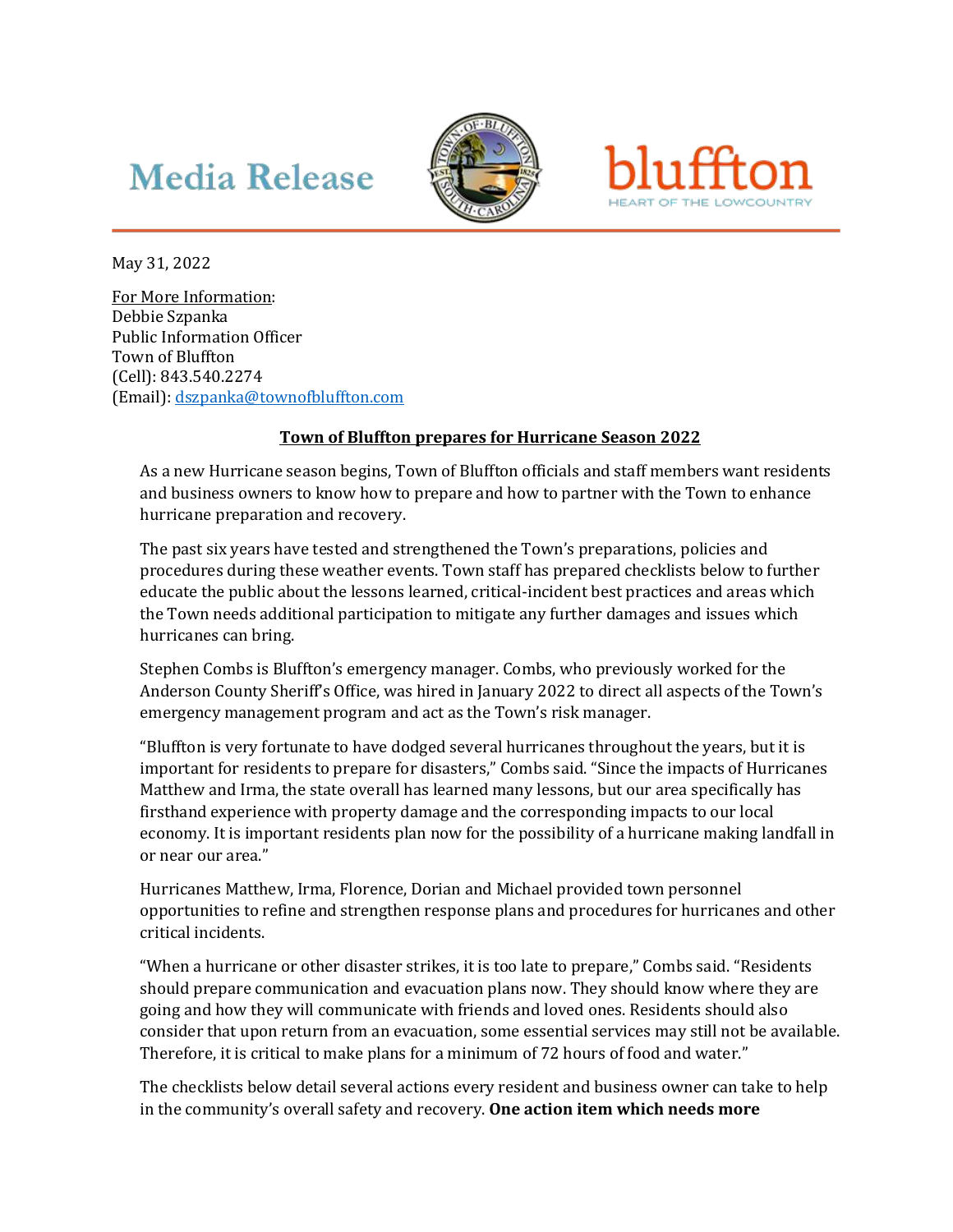## **participation is checking every pipe, ditch and storm drain to ensure there are no visible blockages that can result in flooding.**

"Each pipe, ditch and storm drain is a part of the stormwater infrastructure and each one needs a set of eyes on it," Watershed Management Division Manager Bill Baugher said. "Any obstruction can cause a domino effect of flooding and that could result in damage to your house, your street, or your property. Every resident is encouraged to help in this effort and ensure any ditch, pipe, or drain near his or her property is clear of any obstruction."

Combs said our storm history has taught the community many lessons and he hopes these lessons better prepare the town to face any future storms or disaster events.



- **Ditches:** Town employees inspect and clean out stormwater ditches within the Town's control however, numerous stormwater ditches are located on private property or are in the jurisdiction of state or county roads. To ensure stormwater can flow unimpeded through the town's infrastructure, all stormwater ditches need to be maintained and regularly cleaned, especially prior to a storm. This ensures a continuous flow of water and prevents clogged areas from flooding. Please remind your neighbors NEVER to blow yard debris into storm drains. This can be the root cause of future flooding.
- **Social Media:** During a hurricane, Town employees update social media venues almost around the clock to ensure our residents are receiving the most recent, accurate information. Social media is a wonderful tool however, especially during a hurricane, it is difficult to ensure all misinformation from other sources is addressed. Please be mindful to check if the information you are sharing and/or believing is attributed to a reliable source such as state, county or local government agency.
- **Out of State Employers:** Hurricane Florence presented an unusual situation in which South Carolina was evacuated but Georgia was not. In the case that you live in South Carolina and Georgia is where you work, please have conversations with your employer now. Many South Carolina residents voiced they felt conflicted between their work obligations and their personal safety. While this situation is rare, it is best to know your plan and parameters with your employer prior to a storm.
- **South Carolina vs. Georgia Preparations:** Hurricane Florence also caused confusion about information sources. Due to the fact the Lowcountry region is within the Savannah media market, many people said they were confused since Beaufort County was being evacuated, but the Savannah, Georgia region was not. In this case, it is best to tune into your local and county government venues versus television stations. The Savannah area audience is the television station's primary audience, the Lowcountry audience is secondary therefore, local government agencies will most likely have more complete and specific information for your situation.
- **Patience**: Please be patient. Local, county and state officials' main job is public safety. Decisions about evacuations, school opening/closings and re-entry are made to benefit the overall good of the community. There are multiple variables to each decision however, the mission is always public safety. Please use patience and understanding when decisions based on overall safety for the entire community may seem inconvenient to your personal situation.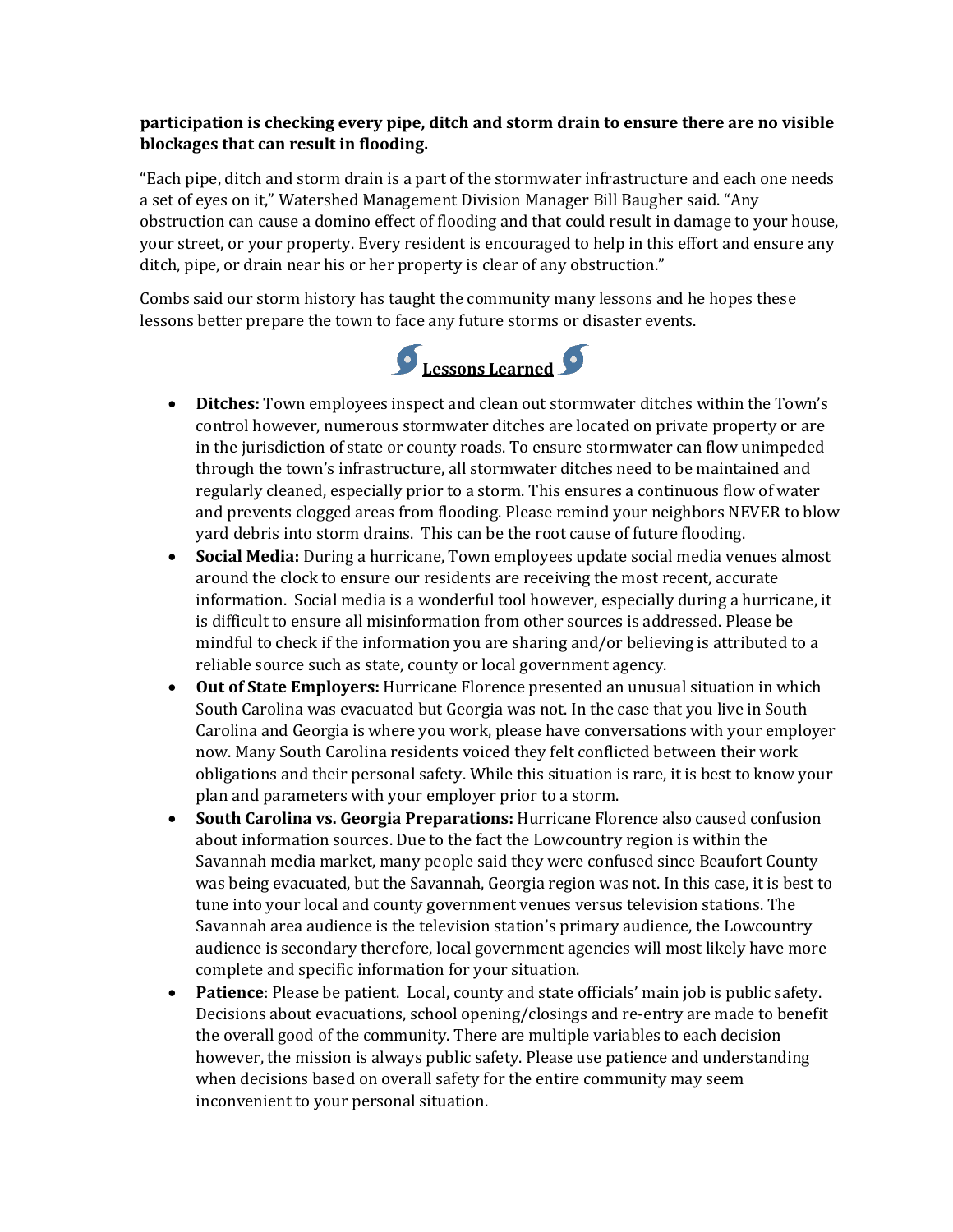

- Requires all Town employees to attend a hurricane preparedness seminar and remind them to prepare now since about half of all Town employees are required to work throughout the storms.
- Coordinates with Beaufort County Emergency Management, Beaufort County School District and other local and regional agencies to refine hurricane procedures, assign specific tasks and participate in hurricane exercises. This is a year-around, continual process.
- Renews contractor agreements for debris removal and stock inventory of equipment and supplies so the Town is ready to activate at any time during the hurricane season.
- Checks all equipment, vehicles, and prepares staging areas. Purchases or maintains all tools (i.e., chainsaws, generators, etc.) and ensures all employees have prepped with their families since all public works employees report for each storm.
- Checks all Town-maintained drains, inlets, ditches, roads for any blockage and cleaning debris from these areas.
- Trims all dead or loose tree limbs from Town-owned properties and parks.
- Emails all local contractors and property owners associations with hurricane preparedness checklists.



- The Town emails Property Owners Associations (POA) at the beginning of each hurricane season and prior to a storm to remind property managers of the following:
- Turn off any well water being pumped into man-made lakes and lagoons. This will allow water levels to decrease therefore, increasing their storage capacity.
- Shut off any common area irrigation systems.
- Inspect all storm drains for debris and blockages (i.e., pine needles, leaves, dirt, sediment or trash) and remove this material.
- Inspect all pipe outfalls to ditches or ponds for blockages and remove any obstructions.
- Confirm arrangements for debris/vegetation removal with a landscaping company or contractor.
- Reduce/pump out water levels in lagoons, if able.
- Please remember, most stormwater drainage infrastructure is privately owned and maintenance of them are the responsibility of the POA.
- Trim dead, loose or overgrown trees and shrubs; these limbs can be potential flying debris.
- Communicate with neighborhood residents to trim dead, loose or overgrown limbs on their property.



• Th[e South Carolina Emergency Management Division Hurricane Guide](https://www.townofbluffton.sc.gov/DocumentCenter/View/1239/South-Carolina-2020-Hurricane-Guide-PDF?bidId=) has details about personal plans, zones, emergency shelters and links to other agencies and information.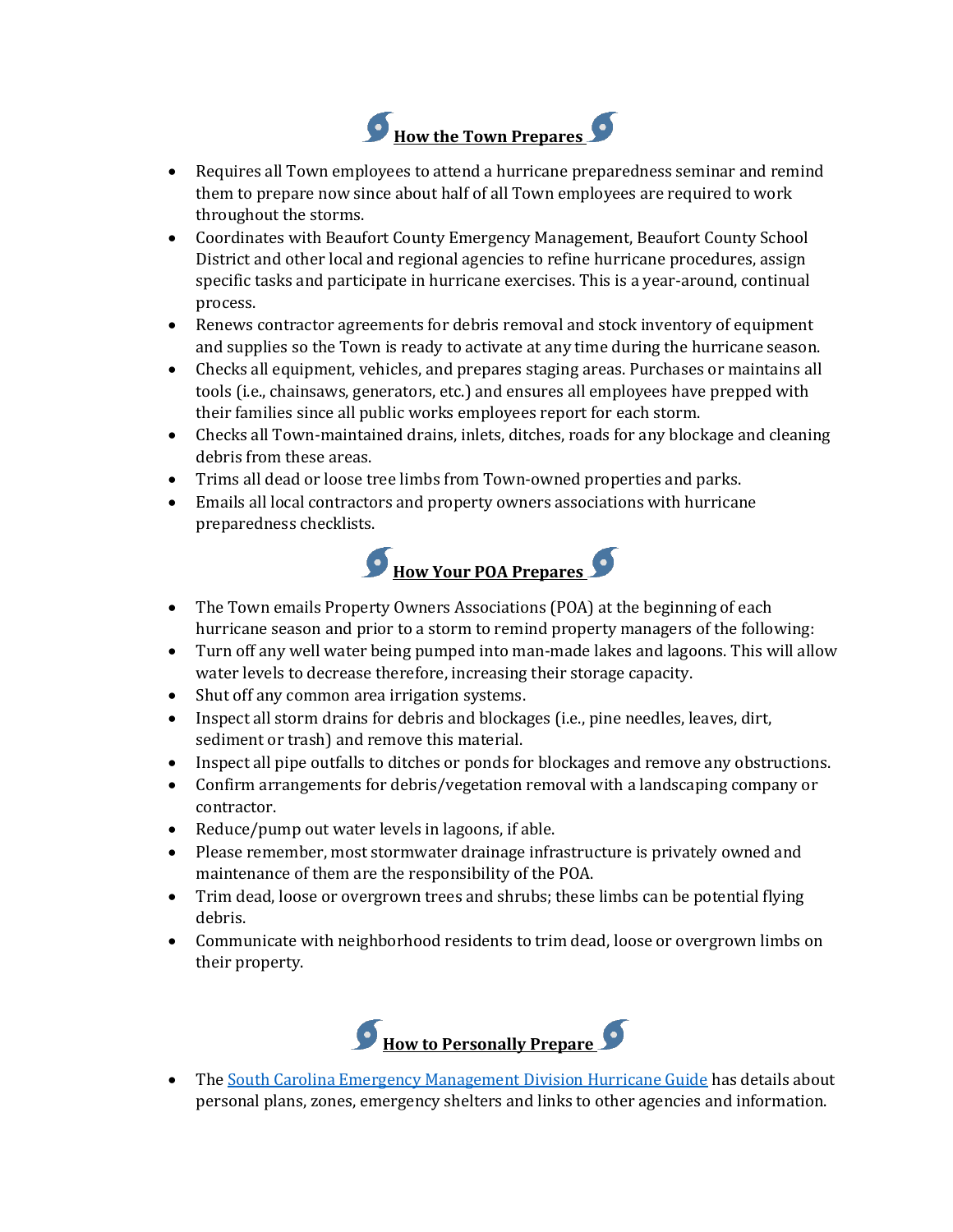- Sign up for emergency notifications through Nixle by texting your zip code to 888777 or visit local.nixle.com/register/.
- Use the Beaufort County Hurricane Hotline for updated information. The phone number is 1-833-254-6400.
- Follow the Town of Bluffton and Bluffton Police Department on Facebook, Twitter, Instagram, Nextdoor and You Tube.
- Remember the 5 P's: People (Pets), Prescriptions, Paper (i.e., important documents), Personal Needs (i.e., medication, etc.), Priceless Items (i.e., pack your photos albums, etc.) and have a plan for each category.
- Make a paper record of all your contact information for your family and friends in case there is no cell phone service.
- Take photos and/or videos of your property and home before and after the storm for insurance documentation.
- Secure any loose articles (i.e., outdoor furniture, potted plants, or décor items) on your property that has the potential to become airborne and cause damage, or block pipes or ditches.
- Know your evacuation options and pre-plan possible routes and hotels or housing arrangements.
- If you own a pet, know which hotels accept pets during a hurricane.
- Have a two-week supply of medications before you travel.
- Conduct inspections of drainage features around your house and property including gutters and remove any blockages.
- Turn off irrigation systems.
- Remove items which may hold water to deter mosquito breeding after the storm passes.
- Review your insurance policies and declarations to ensure you know what is and what is not covered by your insurance company.
- Obtain flood insurance now. Most homeowner insurance policies do not cover flooding. The federal government administers flood insurance. More information is available at the National Flood Insurance Program a[t www.floodsmart.gov.](http://www.floodsmart.gov/) It is predicted more than 75 % of Beaufort County will have the potential to flood with a Category 1 Hurricane. Please be mindful you live in the Lowcountry; therefore, the entire region is flat and flood prone.
- Best advice: Leave PRIOR to an evacuation order. You can better control your destination and route. Once an evacuation order is called, SC Highway Patrol officers and local officers will direct your path of travel which is liable to add to frustration and longer travel time.
- Remember if you decide to stay during an evacuation order, emergency services may be suspended due to unsafe weather conditions. Mandatory evacuation orders are issued to save the lives of residents as well as first responders. If you choose to ignore the mandatory evacuation order, be prepared to be self-sufficient during, and for the first 72 hours after, a storm. High winds during storms prohibit travel of emergency response vehicles and debris following storms may also prevent travel. In addition, mandatory evacuations also include closure of hospital facilities. This means medical care is unavailable until after evacuation orders are lifted.